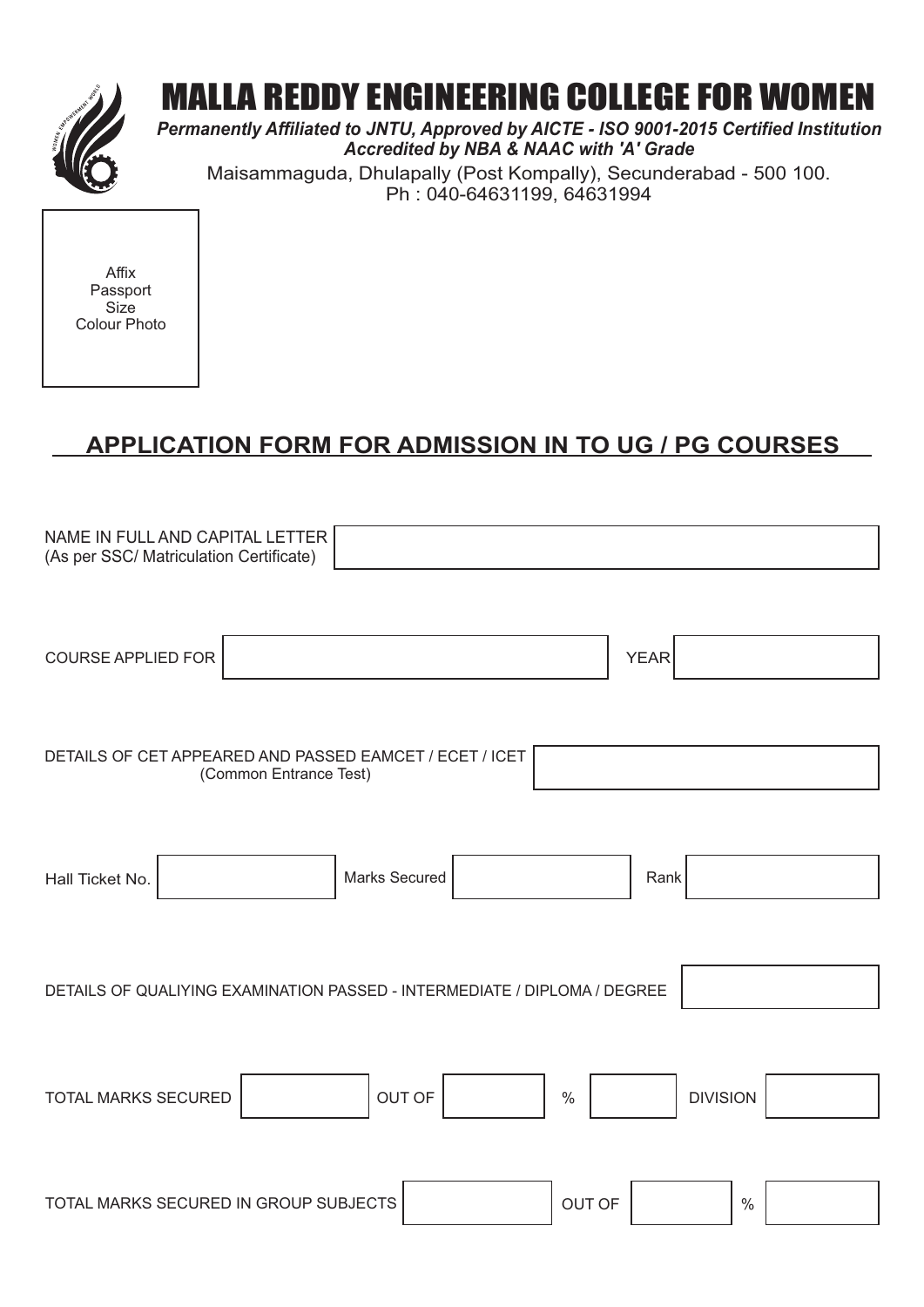### **TO BE FILLED BY THE APPLICANT**

| 1.  | Name in Full and Capital Letters (As per SSC) :                   |            | Mr. / Ms. |                |  |
|-----|-------------------------------------------------------------------|------------|-----------|----------------|--|
| 2.  | Gender                                                            | ÷          | Female    |                |  |
| 3.  | Date of Birth<br>(As recorded in SSC / Matriculation Certificate) |            |           |                |  |
| 4.  | Two Identification Marks                                          | ÷          | (a)       |                |  |
|     |                                                                   |            | (b)       |                |  |
| 5.  | Student Aadhar No.                                                |            |           |                |  |
| 6.  | Father's Name (As per SSC)                                        |            |           |                |  |
| 7.  | Guardian's Name                                                   |            |           |                |  |
| 8.  | Occupation of Father / Guardian                                   |            |           |                |  |
| 9.  | Name of the Mother (As per SSC)                                   |            |           |                |  |
| 10. | Occupation of Mother                                              |            |           |                |  |
| П.  | <b>Total Annual Parental Income</b>                               |            | Rs.       |                |  |
| 12. | (a) Place of Birth                                                |            |           |                |  |
|     | (b) Native Place                                                  |            |           |                |  |
| 13. | Nationality:                                                      | Religion : |           | Mother Tongue: |  |
| 14. | Category OC/EBC/BC/ (A/B/C/D/E) / SC/ST /                         |            |           | Sub - Caste:   |  |

14. Category OC/EBC/BC/ (A/B/C/D/E) / SC/ST / MINORITY

Sub - Caste : (Name of the Caste)

15. Are you domiciled in Telangana State : YES / NO If answer is "NO" - Furnish details of Placed of Your Stay during the Last 10 Years.

| SI. | State         | Period |      |    |                   |
|-----|---------------|--------|------|----|-------------------|
| No. | Place of Stay |        | From | To | <b>Total Stay</b> |
|     |               |        |      |    |                   |
|     |               |        |      |    |                   |
|     |               |        |      |    |                   |
|     |               |        |      |    |                   |
|     |               |        |      |    |                   |

16. Details of Previous Education : (From Vith Standard Onwards)

| Name of the School / College<br>Place |      | Classes |          | Academic Year |
|---------------------------------------|------|---------|----------|---------------|
|                                       | From | To      | (Period) |               |
|                                       |      |         |          |               |
|                                       |      |         |          |               |
|                                       |      |         |          |               |
|                                       |      |         |          |               |
|                                       |      |         |          |               |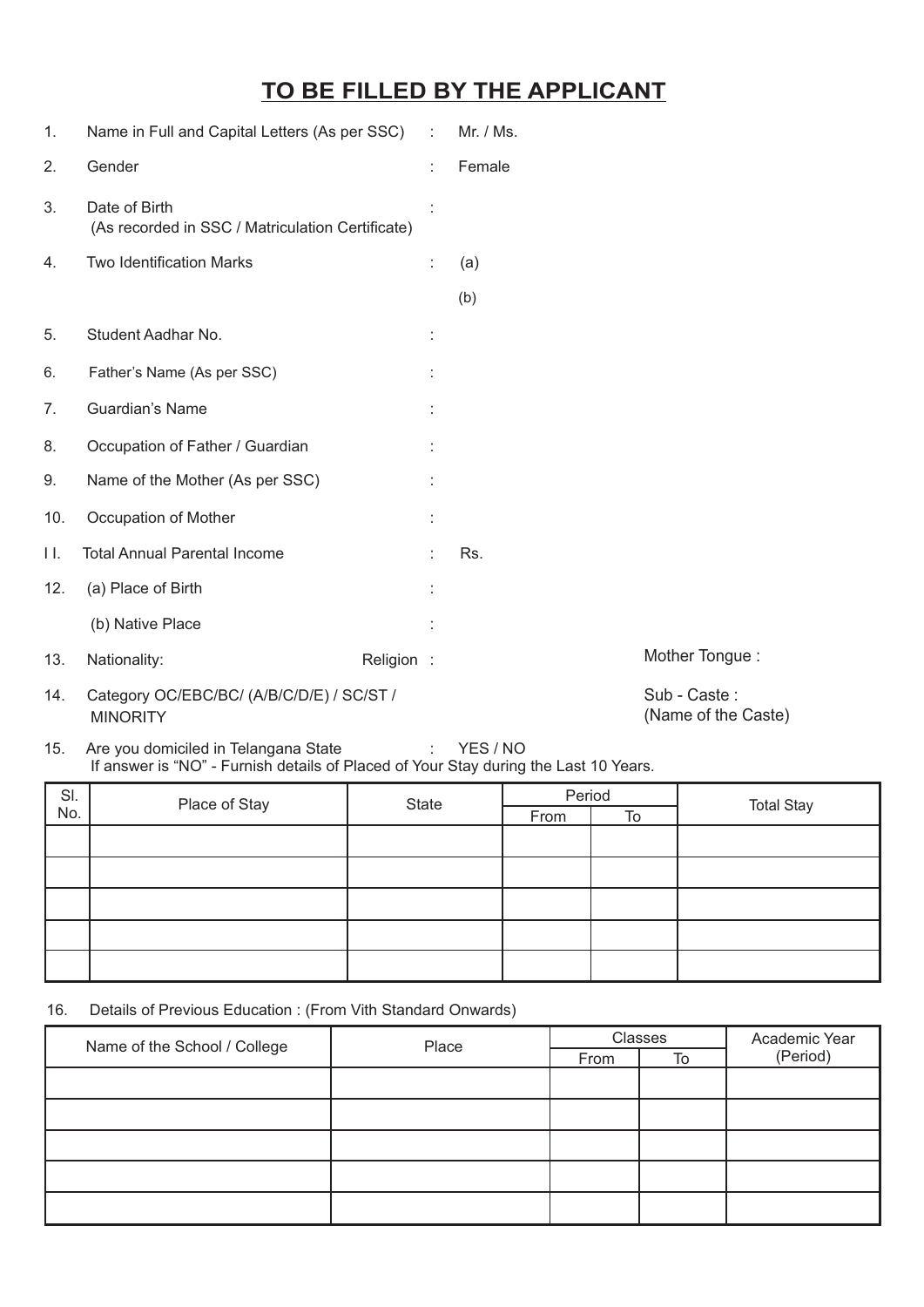#### 17. Details of Examinations passed (From X\* Class onwards)

| Examination                           | <b>Hall Ticket</b><br>No. | Year & Month<br>of Passing | Board /<br>University | Secured | Total Marks   Percentage of  <br><b>Total Marks</b> | Group<br>Marks | Group<br>Percentage |
|---------------------------------------|---------------------------|----------------------------|-----------------------|---------|-----------------------------------------------------|----------------|---------------------|
| X <sup>th</sup> Class                 |                           |                            |                       |         |                                                     |                |                     |
| XII <sup>®</sup> Class / Intermediate |                           |                            |                       |         |                                                     |                |                     |
| Diploma                               |                           |                            |                       |         |                                                     |                |                     |
| Degree                                |                           |                            |                       |         |                                                     |                |                     |

| 18. | Certificates in Original in Support.             | Do you belong to NCC / SPORTSMEN / CAP (Defence) / PH Categories, If the answer is "YES" give details and enclose<br>$1 - 1$<br>YES/NO |  |
|-----|--------------------------------------------------|----------------------------------------------------------------------------------------------------------------------------------------|--|
|     |                                                  |                                                                                                                                        |  |
| 20. | Any other information you would like to furnish: |                                                                                                                                        |  |
|     |                                                  |                                                                                                                                        |  |
| 21. | Address:<br>Present/Local                        | Permanent                                                                                                                              |  |
|     |                                                  |                                                                                                                                        |  |
|     |                                                  | <u> 1989 - Johann Barn, fransk politik amerikansk politik (d. 1989)</u>                                                                |  |
|     |                                                  |                                                                                                                                        |  |
|     |                                                  |                                                                                                                                        |  |
|     | Dist.                                            |                                                                                                                                        |  |
|     |                                                  |                                                                                                                                        |  |
|     | <b>PIN</b>                                       |                                                                                                                                        |  |
|     |                                                  |                                                                                                                                        |  |
|     | Mobile (Father)                                  |                                                                                                                                        |  |
|     | Mobile (Mother)                                  | <u> 1 januari - Januari Lander, martin basera eta batean eta batean eta batean eta batean eta batean erroman err</u>                   |  |
|     | Mobile (Student)                                 | the contract of the contract of the contract of the contract of the contract of the contract of the contract of                        |  |
|     | Student e-mail ID                                | <u> 1986 - Johann John Stein, fransk politiker (d. 1987)</u>                                                                           |  |

### **DECLARATION BY THE APPLICANT**

I hereby apply for admission to the courses as per the details mentioned above.

I confirm that the information furnished by me above is true to the best of my knowledge and belief. If found false, I shall forfeit my admission and all fees paid. Further, I shall abide by all the rules & regulations framed from time to time by the college, University and the State and I shall not indulge in any activity detrimental to the society's objectives. I give undertaking that I will not involve in any ragging activities and may be punished as per the rules in vogue, in case, I indulge in acts falling under the Category of ragging in any manner.

Signature of the Applicant Name :